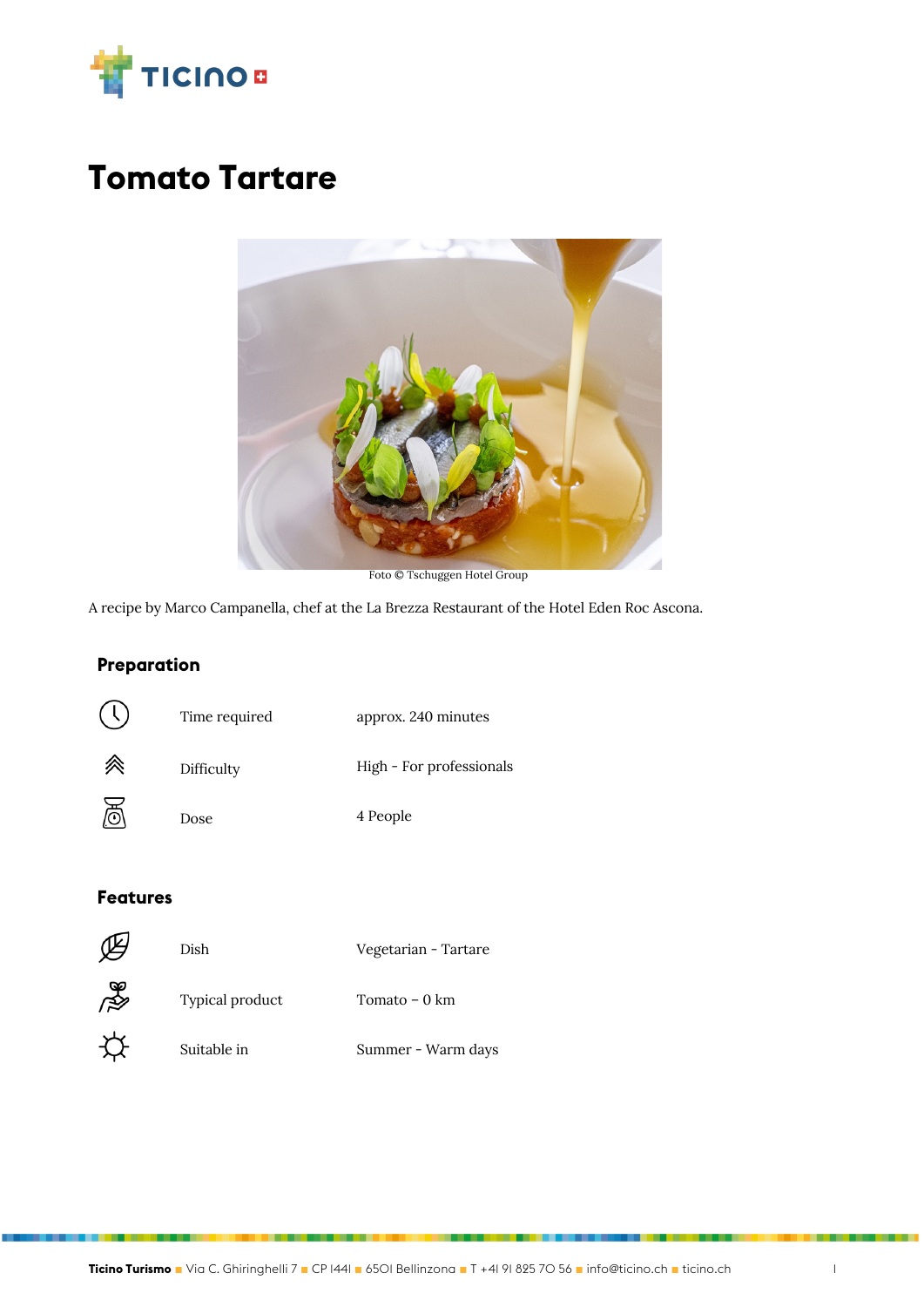

#### INGREDIENTS